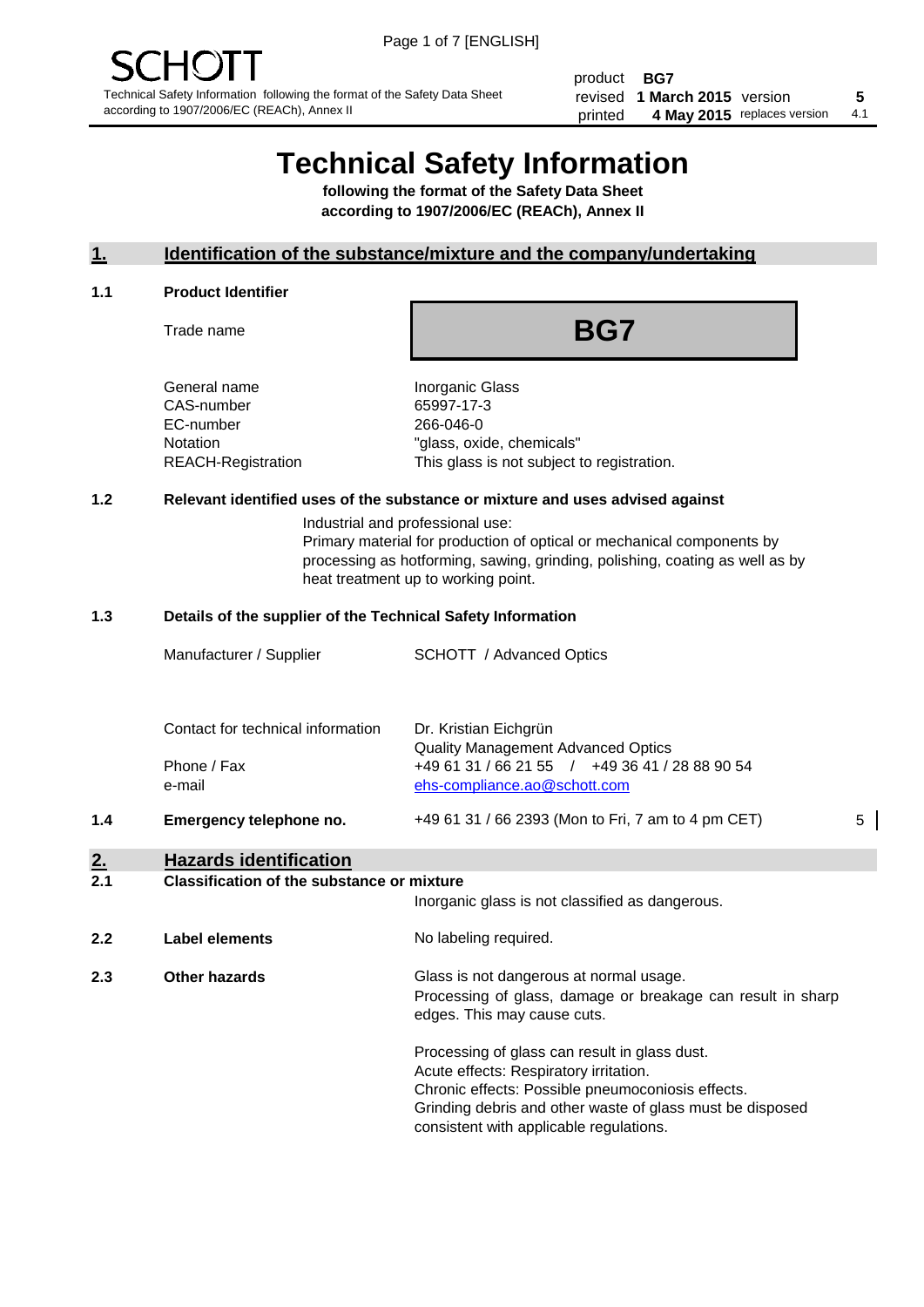# **3. Composition/information on ingredients**

#### **3.1 Substances**

As the substance glass is not included in the candidate list of substances of very high concern, currently there are no information duties according to article 33 of REACH. However for the production of glass we may use substances, which are on the candidate list and had been included in Annex XIV of the REACH regulation or could be included in future . These powdery substances are not present as such in the final glass; they are fully integrated into the glass matrix through the melting process. Thus they loose their original characteristics. The main components are listed as additional information in chapter 16. For more information please refer to ehs-compliance.ao@schott.com.

#### **3.2 Mixtures**

Glass is classified as substance acc. to regulation (EC) No 987/2008 (amending of Reach-Reg.).

#### **4. First aid measures**

#### **4.1 Description of first aid measures**

| <b>General information</b> | Glass is no hazardous substance. The following information<br>refer to glass dust and glass splinter which may result from<br>processing or breakage. |
|----------------------------|-------------------------------------------------------------------------------------------------------------------------------------------------------|
| <b>After inhalation</b>    | Supply fresh air; consult doctor in case of complaints                                                                                                |
| After skin contact         | Normally not dangerous.                                                                                                                               |
|                            | Consult doctor in case of complaints.                                                                                                                 |
| After eye contact          | Rinse under running water.                                                                                                                            |
|                            | Consult doctor in case of complaints.                                                                                                                 |
| <b>After swallowing</b>    | Consult doctor                                                                                                                                        |

### **4.2 Most important symptoms and effects, both acute and delayed**

none known

**4.3 Indication of immediate medical attention and special treatment needed** 

|     |                                                                     | none                           |
|-----|---------------------------------------------------------------------|--------------------------------|
| 5.  | <b>Fire fighting measures</b>                                       |                                |
| 5.1 | <b>Extinguishing media</b>                                          | no requirements                |
| 5.2 | Special hazards arising from the substance or mixture               | none. Glass is noncombustible. |
| 5.3 | <b>Advice for firefighters</b>                                      | none                           |
| 6.  | <b>Accidental release measures</b>                                  |                                |
| 6.1 | Personal precautions, protective equipment and emergency procedures |                                |
|     |                                                                     | none                           |
| 6.2 | <b>Environmental Precautions</b>                                    | none                           |
| 6.3 | Methods and material for containment and cleaning up                | none                           |
| 6.4 | Reference to other sections                                         | none                           |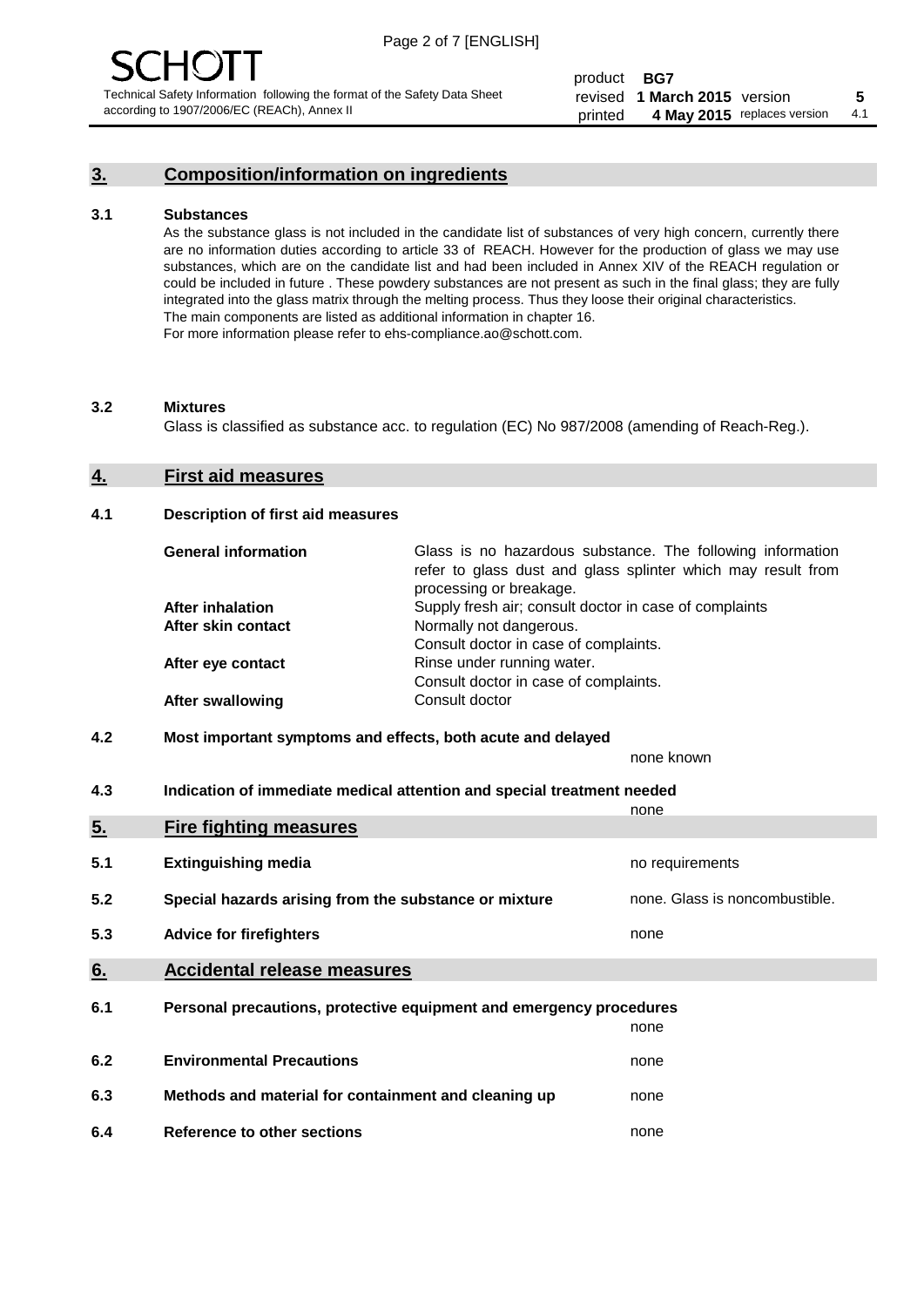

product **BG7** revised **5 1 March 2015** version printed 4 May 2015 replaces version 4.1

| <u>7.</u> | <b>Handling and storage</b>                                                                                                                                                                                                                                                                                                                                                                                                    |                                                                                                                                                                                                                                                                                                                                        |
|-----------|--------------------------------------------------------------------------------------------------------------------------------------------------------------------------------------------------------------------------------------------------------------------------------------------------------------------------------------------------------------------------------------------------------------------------------|----------------------------------------------------------------------------------------------------------------------------------------------------------------------------------------------------------------------------------------------------------------------------------------------------------------------------------------|
| 7.1       | <b>Precautions for safe handling</b>                                                                                                                                                                                                                                                                                                                                                                                           | Avoid breakage because of injury risk by sharp edges.                                                                                                                                                                                                                                                                                  |
| 7.2       | Conditions for safe storage, including any incompatibilities                                                                                                                                                                                                                                                                                                                                                                   | Store in dry environment. Avoid excessive humidity.                                                                                                                                                                                                                                                                                    |
| 7.3       | Specific end use(s)                                                                                                                                                                                                                                                                                                                                                                                                            | see section 1.2                                                                                                                                                                                                                                                                                                                        |
| 8.        | <b>Exposure controls / personal protection</b>                                                                                                                                                                                                                                                                                                                                                                                 |                                                                                                                                                                                                                                                                                                                                        |
| 8.1       | <b>Control parameters</b><br>Regulation<br>Value<br>0,3 mg / $m3$<br>no information<br>peak limit<br>teratogenic                                                                                                                                                                                                                                                                                                               | In case of dust formation, declaration for FUSED SILICA, CAS-No: 60676-86-0<br>TRGS 900 - GERMAN OCCUPATIONAL EXPOSURE LIMIT VALUES (01/2006)<br>(EXPOSURE LIMIT VALUE) with reference to the respirable fraction.<br>There is no reason to fear a risk of damage to the developing embryo<br>or foetus when limit value is adhered to |
| 8.2       | <b>Exposure controls</b><br>Technical measures and appropriate work processes have higher priority than personal<br>protective equipment. Provide adequate ventilation by local exhaust ventilation or ventilation<br>in general.<br>Adequate assessment tools for verification of effectivity of the protective measures includes<br>methods of measurements as described in "Technischen Regeln for Gefahrstoffe (TRGS) 402. |                                                                                                                                                                                                                                                                                                                                        |
|           | <b>Respiratory Protection</b>                                                                                                                                                                                                                                                                                                                                                                                                  | measure: wet grinding/processing, avoid dust<br>Technical<br>formation.<br>If glass dust or particulates are above the national exposure<br>limits use a national approved respirator for dust and fibers.                                                                                                                             |
|           | <b>Hand Protection</b>                                                                                                                                                                                                                                                                                                                                                                                                         | Use protective gloves and safety wristbands for protection<br>against cut injuries.                                                                                                                                                                                                                                                    |
|           | Eye Protection                                                                                                                                                                                                                                                                                                                                                                                                                 | Use industrial safety glasses that meet national standards.                                                                                                                                                                                                                                                                            |
|           | <b>Personnel Protection</b>                                                                                                                                                                                                                                                                                                                                                                                                    | Use safety skirting for protection from sharp edges.<br>Wear safety shoes.                                                                                                                                                                                                                                                             |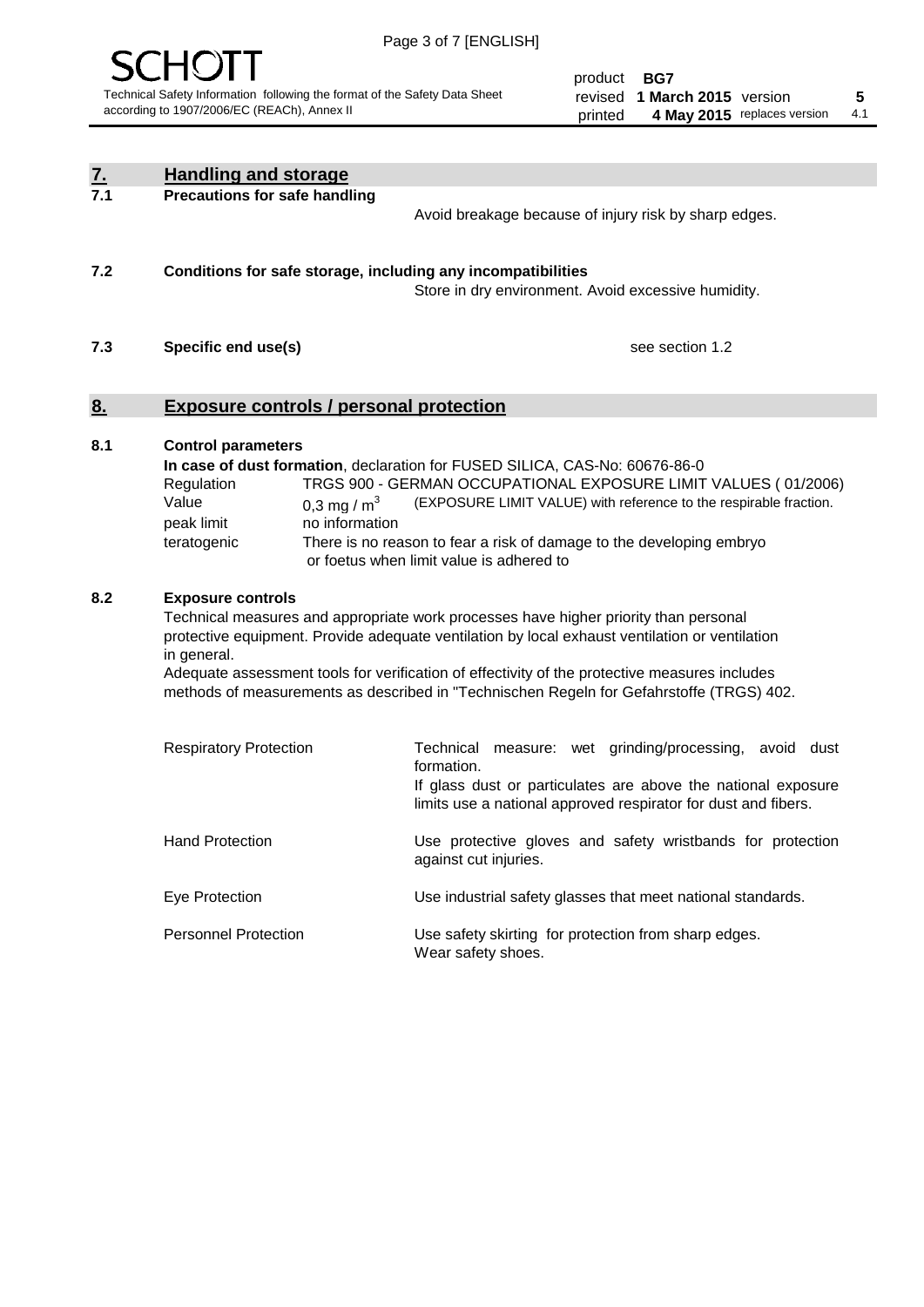# **9. Physical and chemical properties**

#### **9.1 Information on basic physical and chemical properties**

|     | Appearance                            |                                                    |
|-----|---------------------------------------|----------------------------------------------------|
|     | <b>Physical state</b>                 | solid                                              |
|     | <b>Colour</b>                         | transparent or coloured                            |
|     | Odour                                 | odourless                                          |
|     | pH-value                              | not applicable                                     |
|     | <b>Boilling point/boilling range</b>  | not applicable                                     |
|     | Melting point/melting range           | 468 °C                                             |
|     |                                       | Transformation temperature according to ISO 7884-8 |
|     | <b>Flashpoint</b>                     | not combustible                                    |
|     | <b>Combustibility</b>                 | not combustible                                    |
|     | Ignition temperature                  | none                                               |
|     | <b>Auto flammability</b>              | none                                               |
|     | Danger of explosion                   | none                                               |
|     | <b>Explosive limits upper / lower</b> | none                                               |
|     | <b>Oxidizing characteristics</b>      | none                                               |
|     | Vapour pressure                       | not applicable                                     |
|     | Density (20 °C)                       | $2,61$ g/ccm                                       |
|     | <b>Water solubility</b>               | not applicable                                     |
|     | <b>Fat solubility</b>                 | not applicable                                     |
|     | n-octanol-water partition coefficient | not applicable                                     |
|     | <b>Other information</b>              | none                                               |
| 9.2 | <b>Other information</b>              | none                                               |

# **10. Stability and Reactivity**

#### **10.1 Reactivity**

Glass is a stable material. Glass is inert to many chemicals, but may react to hot, strong alkaline solutions and with hydrofluoric, fluorosilicic and phosphoric acids. When heated to temperatures above the melting point, metal oxide fumes may be emitted.

Glass is an amorphous, inorganic, usually transparent or translucent substance consisting of a mixture of silicates or sometimes borates or phosphates as glass formers. With additions of modifiers a melt is produced at high temperatures, that cools to a solid state without crystallization.

#### **10.2 Chemical stability**

Glass is stable at normal environmental conditions.

**10.3 Possibility of hazardous reactions** 

No hazardous reactions at intended use.

| 10.4 | <b>Conditions to avoid</b>              | see section 10.1 |
|------|-----------------------------------------|------------------|
| 10.5 | Incompatible materials                  | see section 10.1 |
| 10.6 | <b>Hazardous decomposition products</b> | see section 10.1 |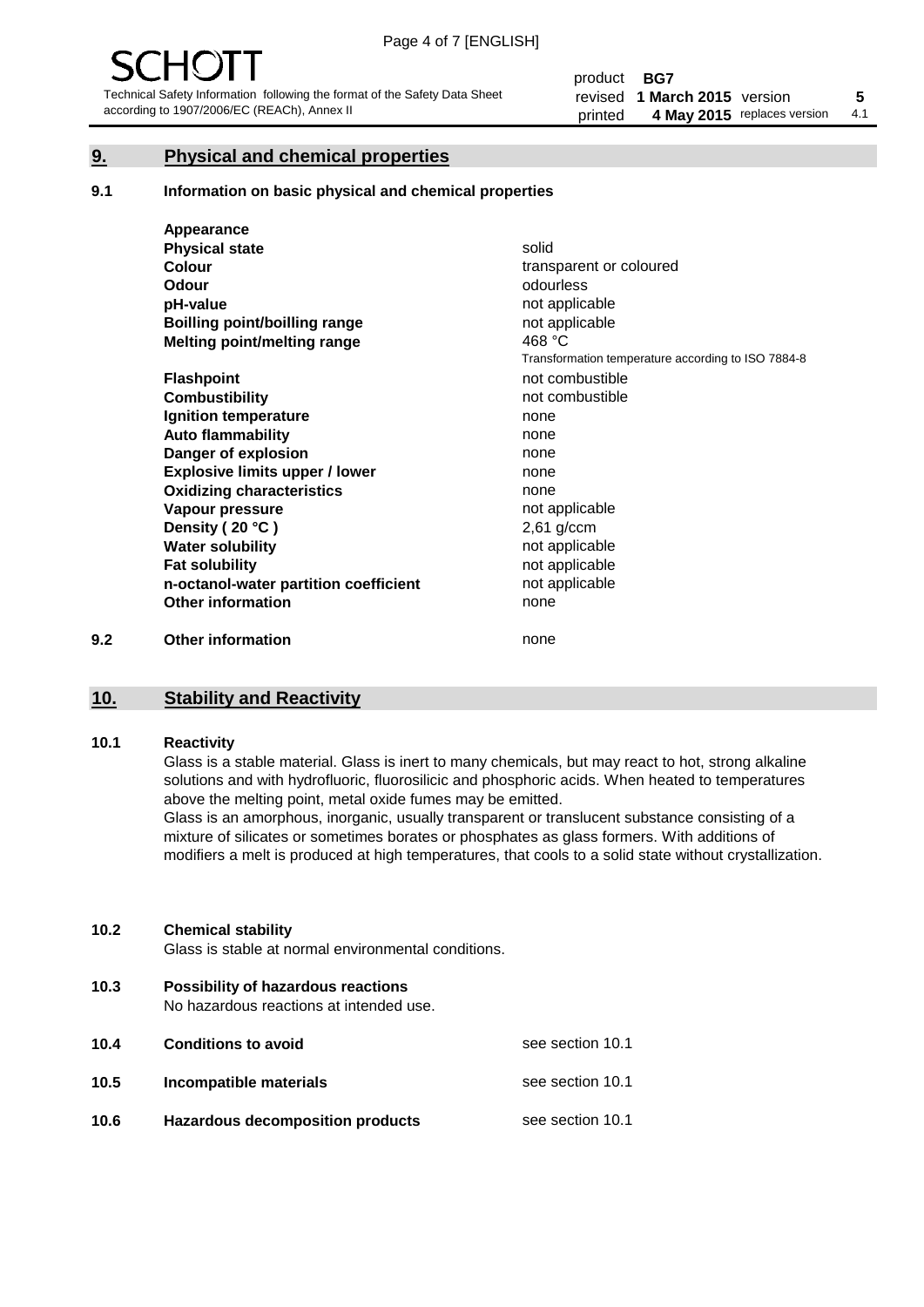

# **11. Toxicological information**

**11.1 Information on toxicological effects** Toxicological data are not available.

# **12. Ecological information**

- **12.1 Toxicity**
- **12.2 Persistence and degradability**
- **12.3 Bioaccumulative potential**
- **12.4 Mobility in soil**
- **12.5 Results of PBT and vPvB assessment**
- **12.6 Other adverse effects**

# **13. Disposal considerations**

**13.1 Waste treatment methods**

Disposal according to local regulations

unknown unknown unknown unknown

unknown unknown

| <u>14.</u> | <b>Transport information</b>                                            |                     |
|------------|-------------------------------------------------------------------------|---------------------|
| 14.1       | <b>UN Number</b>                                                        | no requirements     |
| 14.2       | <b>UN Proper Shipping Name</b>                                          | no requirements     |
| 14.3       | <b>Transport hazard class(es)</b>                                       | no requirements     |
| 14.4       | Packing group                                                           | no requirements     |
| 14.5       | <b>Environmental hazards</b>                                            | no requirements     |
| 14.6       | Special precautions for user                                            | see sections 6 to 8 |
| 14.7       | Transport in bulk according to Annex II of MARPOL73/78 and the IBC Code |                     |
|            |                                                                         | no requirements     |

## **15. Regulatory information**

### **15.1 Safety, health and environmental regulations/legislation specific for the substance or mixture**

**REACH** Under REACH glass is classified as a "Substance". According to Appendix V Number 11 of the REACh regulation glass is exempted from registration if specified conditions are met. SCHOTT AG, Advanced Optics has examined this conditions for its products. This glass is not subject to registration.

**RoHS** This glass does not contain - according to our knowledge - materials in concentrations, whose placing on the market is forbidden in accordance to the current requirements of the European Directive 2011/65/EU.

## **United Nations Globally Harmonized System (UN-GHS) related to safety information.**

This information considers also the requirements of the UN-GHS related to safety information.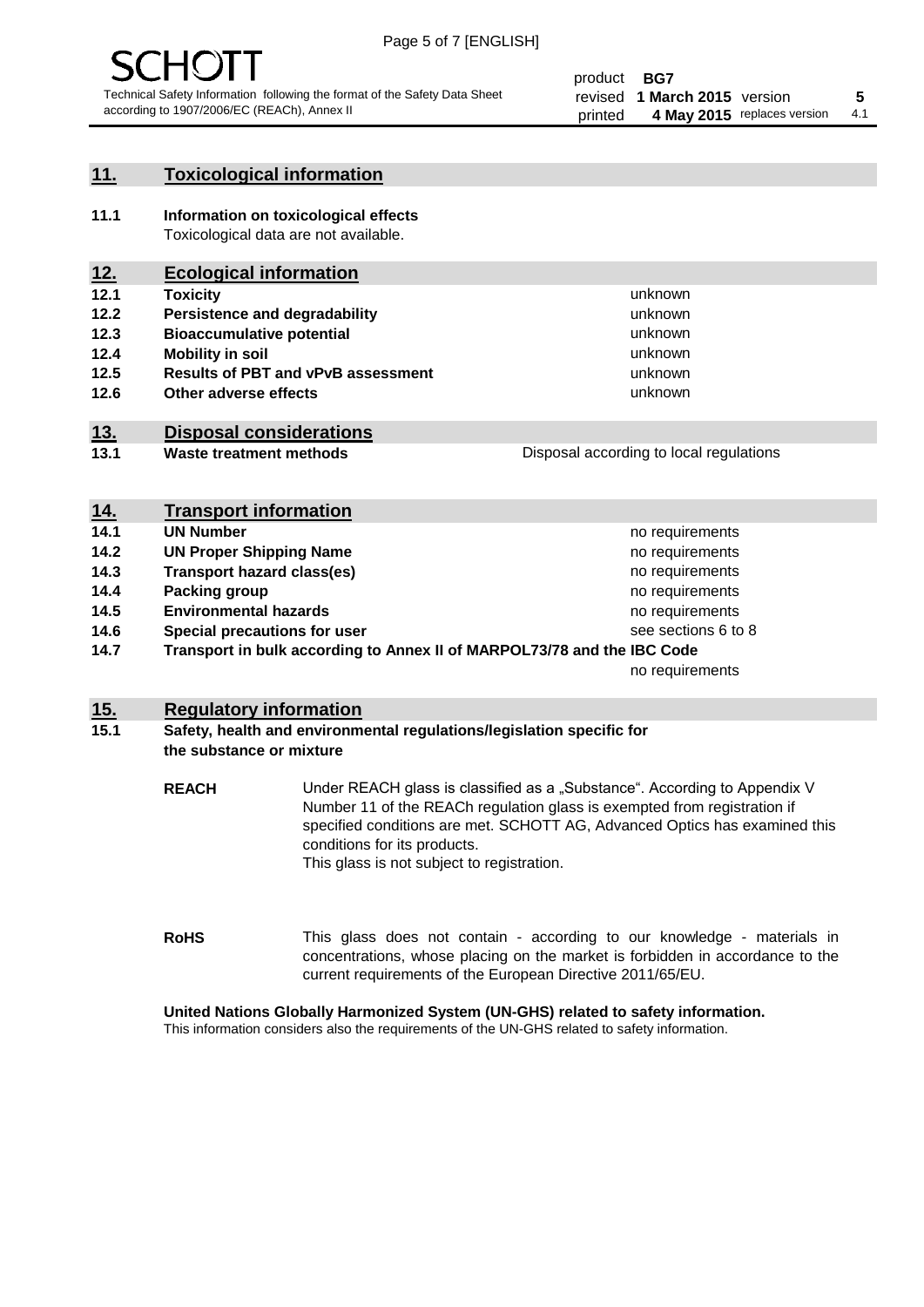#### product **BG7** revised **5 1 March 2015** version printed 4 May 2015 replaces version 4.1

## **15.2 Chemical Safety Assessment**

A Chemical Safety Assessment has not been carried out.

# **16. Other information**

### **16.1 Composition of mixture according to raw materials, based on the oxides.**

| chemical         |               | proportion    | <b>SVHC (REACH)</b> | Reg.  | <b>OSHA</b>                                             | <b>ACGIH</b>                                            | Carc. |
|------------------|---------------|---------------|---------------------|-------|---------------------------------------------------------|---------------------------------------------------------|-------|
| name             | <b>CAS-No</b> | of weigth (%) | (Y/N)               | (Y/N) | <b>PEL</b>                                              | TLV                                                     | (Y/N) |
| Arsenic Trioxide | 1327-53-3     | 1 >           | Yes                 | Yes   | $0.01$ mg/m <sup>3</sup> $0.01$ mg/m <sup>3</sup>       |                                                         | Yes   |
| Chlorine         | 7782-50-5     | < 1           | No                  | Yes   |                                                         | 3 mg/m <sup>3</sup> (Ceiling) 0.5 ppm mg/m <sup>3</sup> | No    |
| Potassium Oxide  | 12136-45-7    | $10 - 20$     | No                  | No    | N/A                                                     | N/A                                                     | No    |
| Sodium Oxide     | 1313-59-3     | $1 - 10$      | No                  | No    | N/A                                                     | N/A                                                     | No    |
| Silica           | 14808-60-7    | $70 - 80$     | No                  | Yes   |                                                         | 0.1 mg/m <sup>3</sup> 0.025 mg/m <sup>3</sup>           | No    |
| Zinc Oxide       | 1314-13-2     | $10 - 20$     | No                  | Yes   | 5 mg/m <sup>3</sup> (fume) 2 mg/m <sup>3</sup> (R dust) |                                                         | No    |

**The classification and limiting values are valid for the raw materials, see section 3. Glass is not a substance of very high concern (SVHC).**

#### **Explanations to the data in the table**

| SVHC(REACH)        | The raw material is listed in the candidate list of the substances of very high<br>concern                                                                 |
|--------------------|------------------------------------------------------------------------------------------------------------------------------------------------------------|
| Reg.               | Regulated chemical substance per list OSHA Regulations (Standards - 29 CFR)<br>Subpart 1910.1000 Tables Z1 to Z3 Limits for Air Contaminants               |
| OSHA / PEL         | Permissible exposure limit – for chemical materials, issued by the OSHA                                                                                    |
| <b>ACGIH / TLV</b> | Threshold limit value - chemical substances classification by the ACGIH                                                                                    |
| <b>OSHA</b>        | Occupational Safety and Health Administration, an organization of the US.<br>Department of Labor (www.osha.gov).                                           |
| <b>ACGIH</b>       | American Conference of Governmental Industrial Hygienists (ACGIH), an<br>member-based organization that advances occupational and environmental<br>health. |
| Carc.              | Chemical substance classified as carcinogen                                                                                                                |